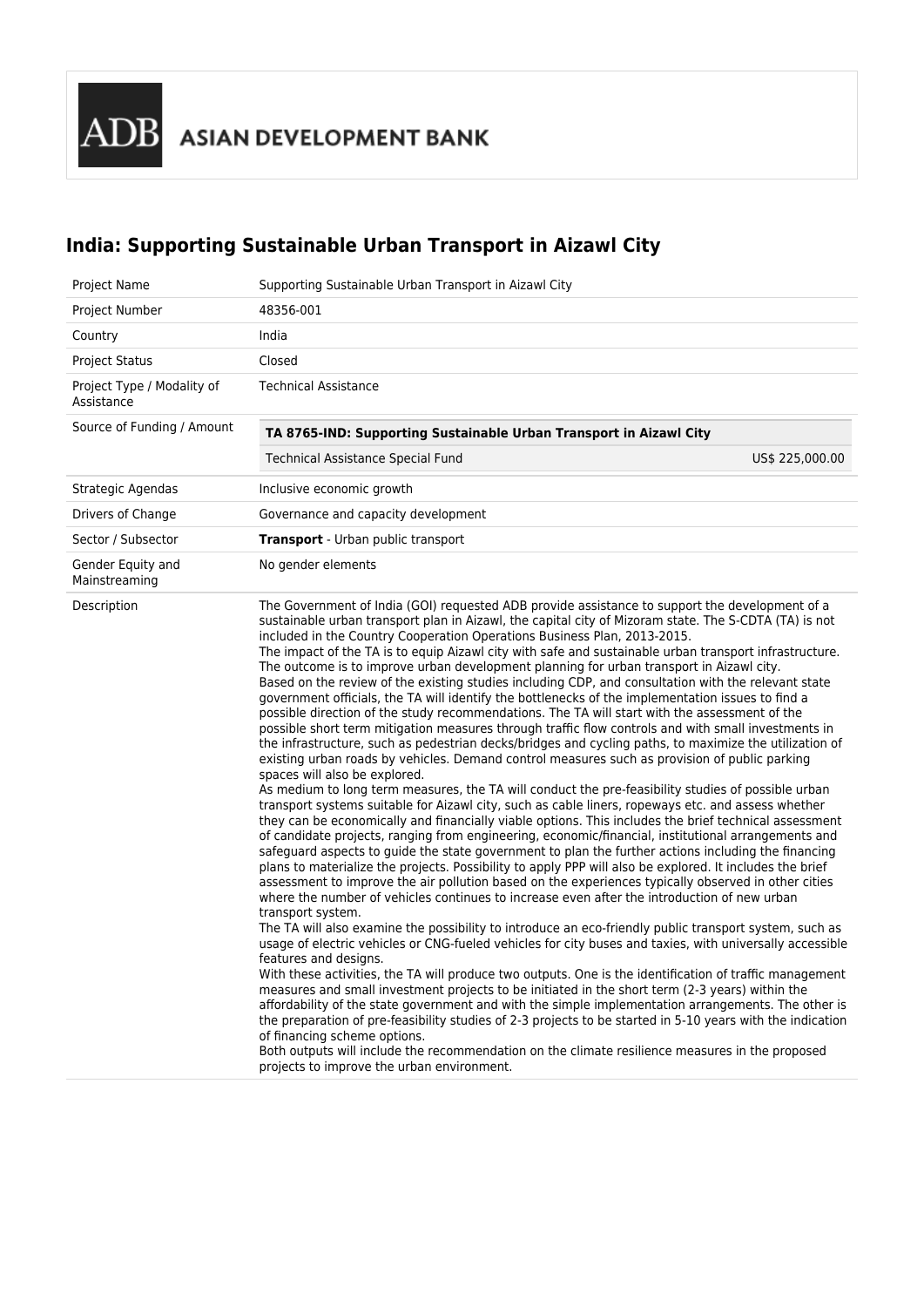| Project Rationale and Linkage<br>to Country/Regional Strategy | Despite the state government efforts to develop a concrete urban transport plan for Aizawl city with<br>small scale studies by local resources, no<br>visible progress has been seen so far. This is partly due to technical deficiency and lack of know-how<br>to realize the recommendations, but also due to the unique geographical location. No directly<br>applicable best practice in India can be found for this city on hilly mountainous terrains. ADB support<br>is envisaged by the Mizoram government to bring in the international practices applicable to Aizawl.<br>Under the TA, the Mizoram government expects ADB to propose urban transport system development<br>projects to address the medium/long term needs. The TA is able to advise the Mizoram government<br>on the possible financing options to implement the relatively large investment projects for Mizoram<br>with indicative milestones which the state government should follow.<br>The TA is consistent with the strategic objectives of the Country Partnership Strategy, 2013-2017,<br>addressing two of its main thrusts, i.e. infrastructure development and environmental sustainability.<br>The TA will support the robust infrastructure development for more rapid growth, possible attraction<br>of private investments, increases in productivity and competitiveness, and improved access to<br>services in Aizawl city. It will also assess the feasibility to promote the electric vehicles in Aizawl city<br>as an option for the environmental sustainable city development. |
|---------------------------------------------------------------|----------------------------------------------------------------------------------------------------------------------------------------------------------------------------------------------------------------------------------------------------------------------------------------------------------------------------------------------------------------------------------------------------------------------------------------------------------------------------------------------------------------------------------------------------------------------------------------------------------------------------------------------------------------------------------------------------------------------------------------------------------------------------------------------------------------------------------------------------------------------------------------------------------------------------------------------------------------------------------------------------------------------------------------------------------------------------------------------------------------------------------------------------------------------------------------------------------------------------------------------------------------------------------------------------------------------------------------------------------------------------------------------------------------------------------------------------------------------------------------------------------------------------------------------------------------------------------|
| Impact                                                        | Aizawl city is equipped with safe and sustainable urban transport infrastructure.                                                                                                                                                                                                                                                                                                                                                                                                                                                                                                                                                                                                                                                                                                                                                                                                                                                                                                                                                                                                                                                                                                                                                                                                                                                                                                                                                                                                                                                                                                |

## **Project Outcome**

| Description of Outcome         | Urban development planning for urban transport in Aizawl city is<br>improved. |
|--------------------------------|-------------------------------------------------------------------------------|
| Progress Toward Outcome        |                                                                               |
| <b>Implementation Progress</b> |                                                                               |

Description of Project Outputs Urban transport studies are completed

Status of Implementation Progress (Outputs, Activities, and Issues)

Geographical Location

# **Summary of Environmental and Social Aspects**

| Involuntary Resettlement         |                                                                                                                                                                                                                                                                                                                                                                                                                                                                                                                                           |
|----------------------------------|-------------------------------------------------------------------------------------------------------------------------------------------------------------------------------------------------------------------------------------------------------------------------------------------------------------------------------------------------------------------------------------------------------------------------------------------------------------------------------------------------------------------------------------------|
| Indigenous Peoples               |                                                                                                                                                                                                                                                                                                                                                                                                                                                                                                                                           |
|                                  | <b>Stakeholder Communication, Participation, and Consultation</b>                                                                                                                                                                                                                                                                                                                                                                                                                                                                         |
| During Project Design            | Throughout the study, the consultations with the relevant government officials and city residents will<br>be conducted to capture their expressed needs and the expectations for government interventions.<br>The result will be compared with the result of traffic surveys to be conducted during the study to<br>understand the gap. If material gaps between the survey results and the expectations shall be found,<br>these should be sensitized through workshops to direct them to the right direction of consensus<br>buildings. |
| During Project<br>Implementation | Throughout the study, the consultations with the relevant government officials and city residents will<br>be conducted to capture their expressed needs and the expectations for government interventions.<br>The result will be compared with the result of traffic surveys to be conducted during the study to<br>understand the gap. If material gaps between the survey results and the expectations shall be found,<br>these should be sensitized through workshops to direct them to the right direction of consensus<br>buildings. |

#### Consulting Services A consulting firm will be recruited under QCBS procedure (90:10) in accordance with ADB Guidelines on the Use of Consultants (March 2013, amended from time to time). Disbursements under the TA will be done in accordance with the ADB's Technical Assistance Disbursement Handbook (2010, as amended from time to time). A lump-sum/output-based contract will be considered for the consulting services under the TA. ADB will administer the consulting services contract. Procurement -

# **Responsible Staff**

| Responsible ADB Officer    | Sakai, Tsuneyuki                            |
|----------------------------|---------------------------------------------|
| Responsible ADB Department | South Asia Department                       |
| Responsible ADB Division   | Transport and Communications Division, SARD |